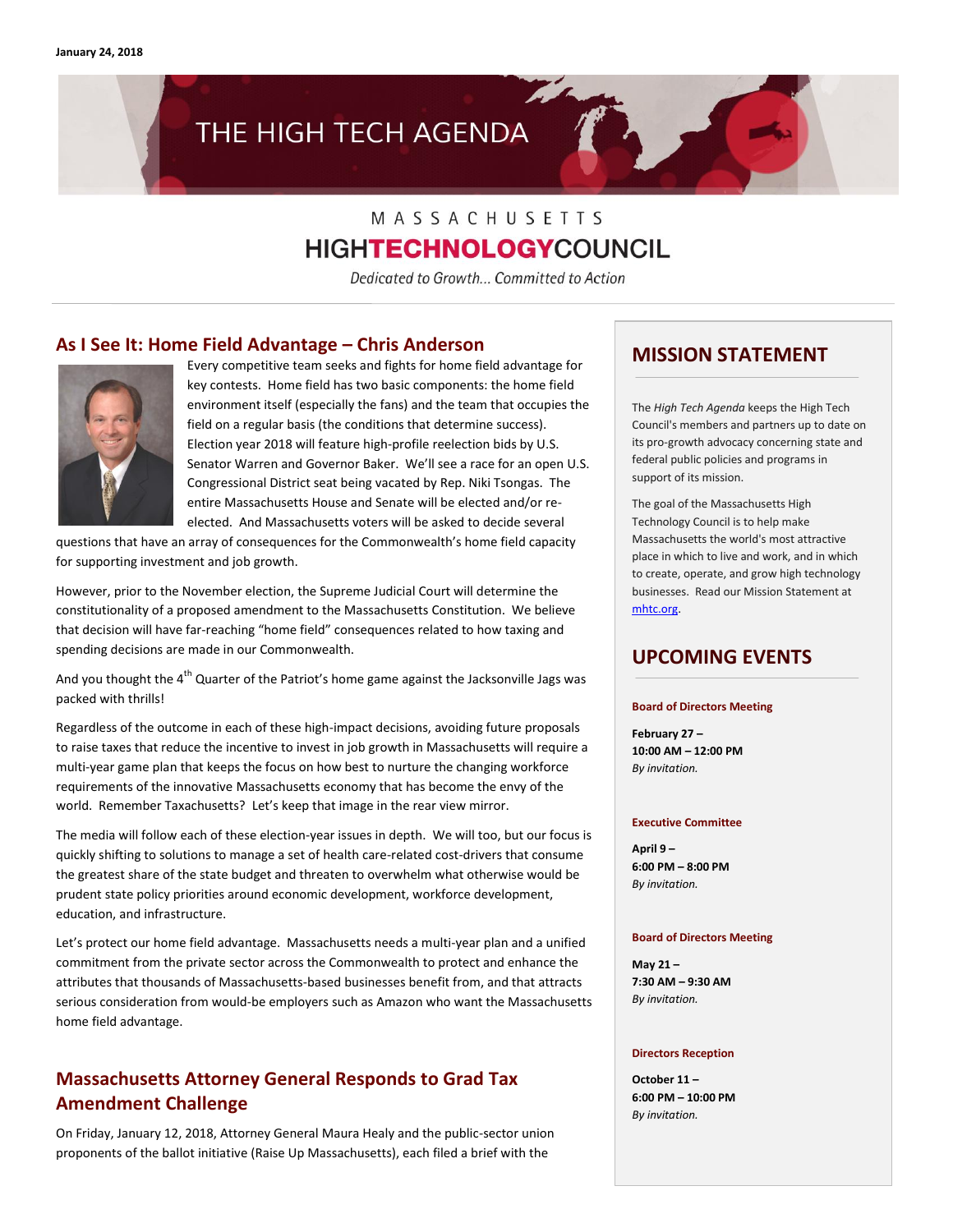Supreme Judicial Court in response to our December 11, 2017 brief. Clic[k here](http://www.mhtc.org/wp-content/uploads/2018/01/SJC-12422-Brief-of-Appellees.pdf) to view the AG's brief, and [here](http://www.mhtc.org/wp-content/uploads/2018/01/2018-01-12-Anderson-Brief-of-Intervenor-Defendants-Appellees.pdf) to view the proponents brief.

Interestingly, the Attorney General's first instinct is to avoid defending the initiative as it actually is written, repeatedly arguing that the initiative does not actually require spending the graduated income tax revenue "only" on transportation or education. She argues instead that the Legislature has "plenary" authority to decide how to spend the revenue. That is plainly not what the initiative says, and not what the initiative's proponents argue the initiative means in their own brief.

Furthermore, the Attorney General concedes that notwithstanding this tax increase, spending on transportation and education could remain stable, or even decrease substantially, because tax dollars are fungible. That obviously is not how the initiative is being sold to the public.

Our legal team, led by Kevin Martin of Goodwin Procter, will file our subsequent reply brief on January 26. The SJC will review these legal pleadings in preparation for the parties' oral arguments before the Court on February 6 at 9:00 AM and we anticipate a decision from the Court in the spring of 2018. (Note that SJC proceedings are webcast live and the February 6, 2018 session will be viewable [here.\)](http://www.suffolk.edu/sjc/)

To learn more about how you can support this effort, contac[t Chris Anderson.](mailto:chris@mhtc.org)

### **Progressives Push Grad Tax Amendment in Wake of Federal Tax Reform**

As reported on January 23 by the State House News Service, advocates for raising taxes on high-wealth job creators in Massachusetts are quite active. The left-leaning Massachusetts Budget and Policy Center is using testimony before the Legislature's Revenue Committee to plug the graduated income tax constitutional amendment. They claim the new federal tax law will reduce the taxes paid by the state's top 1 percent of income earners by more than \$2.96 billion in 2019. "If the people of Massachusetts determine that \$2.96 billion could be better spent on investments in education and transportation, which could make our economy more productive and expand opportunity for our young people, the state could adjust our tax code in ways that would effectively redirect a portion of that \$2.96 billion to those higher priority areas," MassBudget's Phineas Baxandall wrote in an analysis of the tax changes. "That could be done by raising state income taxes for our highest-income taxpayers, who will be receiving large federal income tax cuts and benefitting from large federal corporate tax cuts."

### **State Imposes New "Temporary" Surcharge on Employers to Fund MassHealth Medicaid Bailout**

Beginning on January 1, required annual contributions to the Employer Medical Assistance Contribution (EMAC) will rise from a maximum of \$51 per employee to \$77. An additional EMAC penalty of up to \$750 will be imposed for each employee who chooses MassHealth/Medicaid over employer-offered coverage. Additional information on the new EMAC surcharges and implementing regulations can be foun[d here.](https://www.mass.gov/service-details/updates-in-employer-health-care-contributions-and-experience-rate-schedule)

In 2017, the Council and other business associations supported a package of reforms to MassHealth proposed by Governor Baker that would preserve health care coverage for Massachusetts citizens and begin to move the \$16 billion state program toward long-term fiscal stability. Provided such reforms were adopted, the Council and other associations were willing to support additional temporary EMAC charges through December 31, 2019, in order to provide additional financial resources necessary to stabilize MassHealth in the immediate term.

Legislative sessions for 2017 ended with the EMAC surcharges (which will impose \$200M in

#### **UPCOMING EVENTS**

#### **Executive Committee**

**November 28 – 6:00 PM – 8:00 PM** *By invitation.*

#### **Board of Directors Meeting**

**December 13 – 10:00 AM – 12:00 PM** *By invitation.*

#### **BOARD OF DIRECTORS**

Analog Devices, Inc. Bain Capital Private Equity Bentley University Boston Scientific Corporation Brooks Automation, Inc. Care.com Carruth Capital LLC Choate Hall & Stewart LLP CIO Magazine (Editor Emeritus) Continuum Managed Services LLC Dassault Systèmes Deloitte Dunn Rush & Co. LLC Ernst & Young LLP Goodwin Procter LLP Jenzabar, Inc. KPMG LLC Kronos Incorporated Mercury Systems, Inc. MilliporeSigma MKS Instruments, Inc. Northeastern University Parthenon-EY People's United Bank PTC Putnam Investments Raytheon Company Stratus Technologies Inc. The Charles Stark Draper Laboratory Inc. The Kraft Group The MITRE Corporation The University of Massachusetts System Trinity Partners LLC Worcester Polytechnic Institute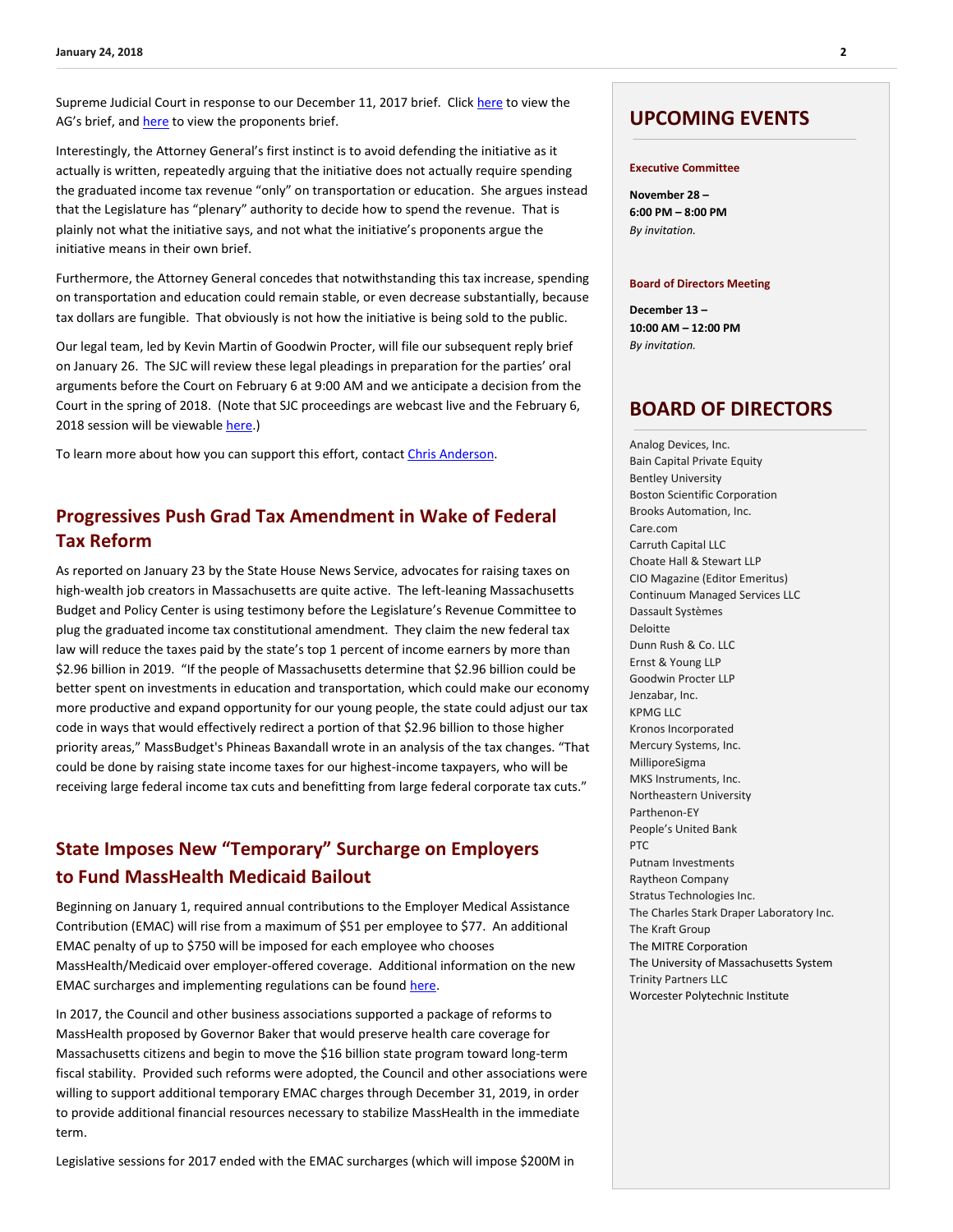new annual costs on Massachusetts employers), but no meaningful reforms to MassHealth, enacted into law. This failure to advance MassHealth reforms sends a tremendously negative message to the state's business leaders while doing nothing to address the root causes of MassHealth's explosive growth.

The proposed state budget for FY 2019 filed by the Governor on January 24 includes the lowest percentage increase in this budget item in years and reflects the Baker Administration's ongoing efforts to stabilize the program. However, the Legislature must adopt still-pending changes to the MassHealth Medicaid program this year or risk returning it to a period of rapid cost escalation.

As it currently exists, the MassHealth program is undeniably and fundamentally unsustainable, putting at risk the very people it is designed to protect. Today, more than 40% of the entire state budget is spent to maintain MassHealth, seriously undermining the Commonwealth's ability to make the type of investments in public education, transportation and quality of life that are critical to the economic future of all Massachusetts residents. Massachusetts can adopt better, more effective policies to provide the health care coverage that our most vulnerable fellow citizens need while ensuring MassHealth spending is sustainable and compatible with other state needs and priorities.

As the Senate and House return to formal legislative sessions this month, the Council is continuing to support passage of reforms that will address the financial condition and fiscal impacts of MassHealth in both FY18 and FY19.

Please contact [Mark Gallagher](mailto:mark@mhtc.org) to learn more about how you can get involved.

### **Council's Veteran Ready Employer Certification Program Supports New Policy Recognized in Governor's State of the Commonwealth Address**

During the State of the Commonwealth address on January 23, the Governor acknowledged a bi-partisan effort that resulted in our recentlylaunched New England Tech Vets "Veteran Ready Employer Education and Certification" program. Council members and all Massachusetts employers are invited t[o register now](http://www.mhtc.org/programs/new-england-tech-vets/) to participate free of charge in the program.

The Veteran Ready Education and Certification program is an important new addition to the New England Tech Vets career portal and talent database the Council launched in 2015 and provides a great example of the Council's member-driven and solution-focused approach to maintaining and expanding a robust talent pipeline. The program addresses the gap between an employer being "veteran friendly" and its ability to be "veteran ready" by providing the organizational knowledge and structure to help veteran employees transition successfully to a civilian workforce environment.

The Council worked with Governor Baker and State Senator Karen Spilka in 2017 to enact a new veteran hiring tax credit for emerging and small Massachusetts companies. Effective immediately, employees with 100 or fewer employees can be certified by the Massachusetts Department of Veterans Services (DVS) as eligible for a state tax credit of up to \$4,000 for each veteran they hire and retain. DVS will certify as eligible for the tax credit any Massachusetts employer that completes the NETV training and meets other applicable DVS criteria.In November, our program became the first veteran employer education program approved by DVS to enable Massachusetts employers to satisfy eligibility requirements for the newly enacted veteran hiring credit.

To learn more about the program and how to participate, contact [Andrew DeFalco.](mailto:andrew@mhtc.org?subject=MHTC%20Veteran%20Ready%20Employer%20Certification%20Program%20Inquiry)

#### **Council Adds New VP of Member Development and Engagement**

The Council is pleased to announce that Bernie Prusaczyk is supporting the Council as Vice President of Member Development and Engagement. Bernie recently served as Founder and Managing Director of VIC Technology Venture Development Boston Branch office and served as CEO in VIC established portfolio companies. Prusaczyk led the effort to build new companies in Massachusetts with the purpose of commercializing innovative technologies exclusively licensed from research institutions.

A graduate of the College of the Holy Cross, he is a technology executive with more than twenty-five years of leadership in various industries, ranging across software, mobility, life sciences data management, search and database technologies, medical devices and printing technologies. He has served in an executive capacity at multiple Massachusetts based companies including Agfa (now Monotype Imaging), Polaroid, Progress Software and Nugenesis Technologies, acquired by Waters Corporation.

Please join us in welcoming [Bernie](mailto:bernie@mhtc.org?subject=Welcome%20to%20the%20Council) to the Council team.